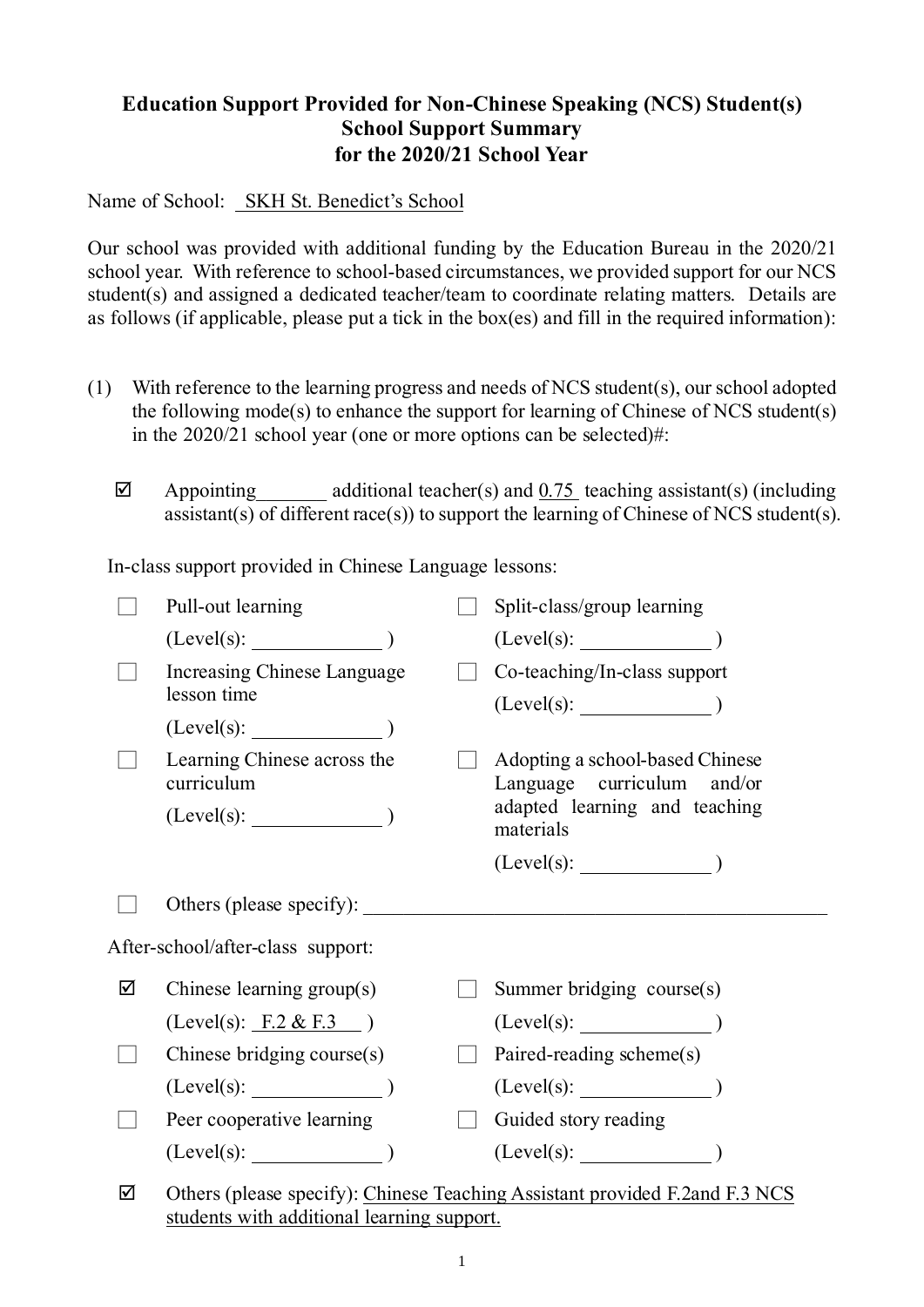| (2) | Our school's measures for creating an inclusive learning environment included (one or<br>more options can be selected)#: |                                                                                                                                                                                                                            |  |  |  |  |  |
|-----|--------------------------------------------------------------------------------------------------------------------------|----------------------------------------------------------------------------------------------------------------------------------------------------------------------------------------------------------------------------|--|--|--|--|--|
|     |                                                                                                                          | Translating major school circulars/important matters on school webpage                                                                                                                                                     |  |  |  |  |  |
|     |                                                                                                                          | Organising activities which promote cultural integration/raise sensitivity to diverse<br>cultures and religions (please specify):                                                                                          |  |  |  |  |  |
|     |                                                                                                                          | Providing opportunities for NCS students to learn and interact with their Chinese-<br>speaking peers in school or outside school (e.g. engaging NCS students in uniform<br>groups or community services) (please specify): |  |  |  |  |  |
|     | ☑                                                                                                                        | Other measure(s) (please specify):                                                                                                                                                                                         |  |  |  |  |  |
|     |                                                                                                                          | A wide range of activities such as 'Lantern riddles' and writing competitions were<br>organised to enhance students understanding of Chinese culture.                                                                      |  |  |  |  |  |
| (3) |                                                                                                                          | Our school's measures for promoting home-school cooperation with parents of NCS<br>student(s) included (one or more options can be selected)#:                                                                             |  |  |  |  |  |
|     |                                                                                                                          | Appointing assistant(s) who can speak English and/or other language(s) facilitating<br>the communication with parents of NCS student(s)                                                                                    |  |  |  |  |  |
|     |                                                                                                                          | Discussing the learning progress (including learning of Chinese) of NCS student(s)<br>with their parents on a regular basis                                                                                                |  |  |  |  |  |
|     | ☑                                                                                                                        | Providing parents of NCS student(s) with information on school choices/further<br>studies/career pursuits for their children                                                                                               |  |  |  |  |  |
|     | ☑                                                                                                                        | Explaining to parents of NCS student(s) and emphasising the importance for their<br>children to master the Chinese language                                                                                                |  |  |  |  |  |
|     |                                                                                                                          | Other measure(s) (please specify):                                                                                                                                                                                         |  |  |  |  |  |
|     | [#:                                                                                                                      | The support measures mentioned in Parts $(1)$ to $(3)$ above are for reference only.                                                                                                                                       |  |  |  |  |  |
|     |                                                                                                                          | Depending on the different learning progress and needs of NCS student(s) of each<br>school year, as well as allocation of school resources, our school will adjust the                                                     |  |  |  |  |  |

For further enquiries about the education support our school provides for NCS student(s),

please contact (Mr. WONG Ka-shun) at (Tel. No. 2320 0011).

support measures concerned.]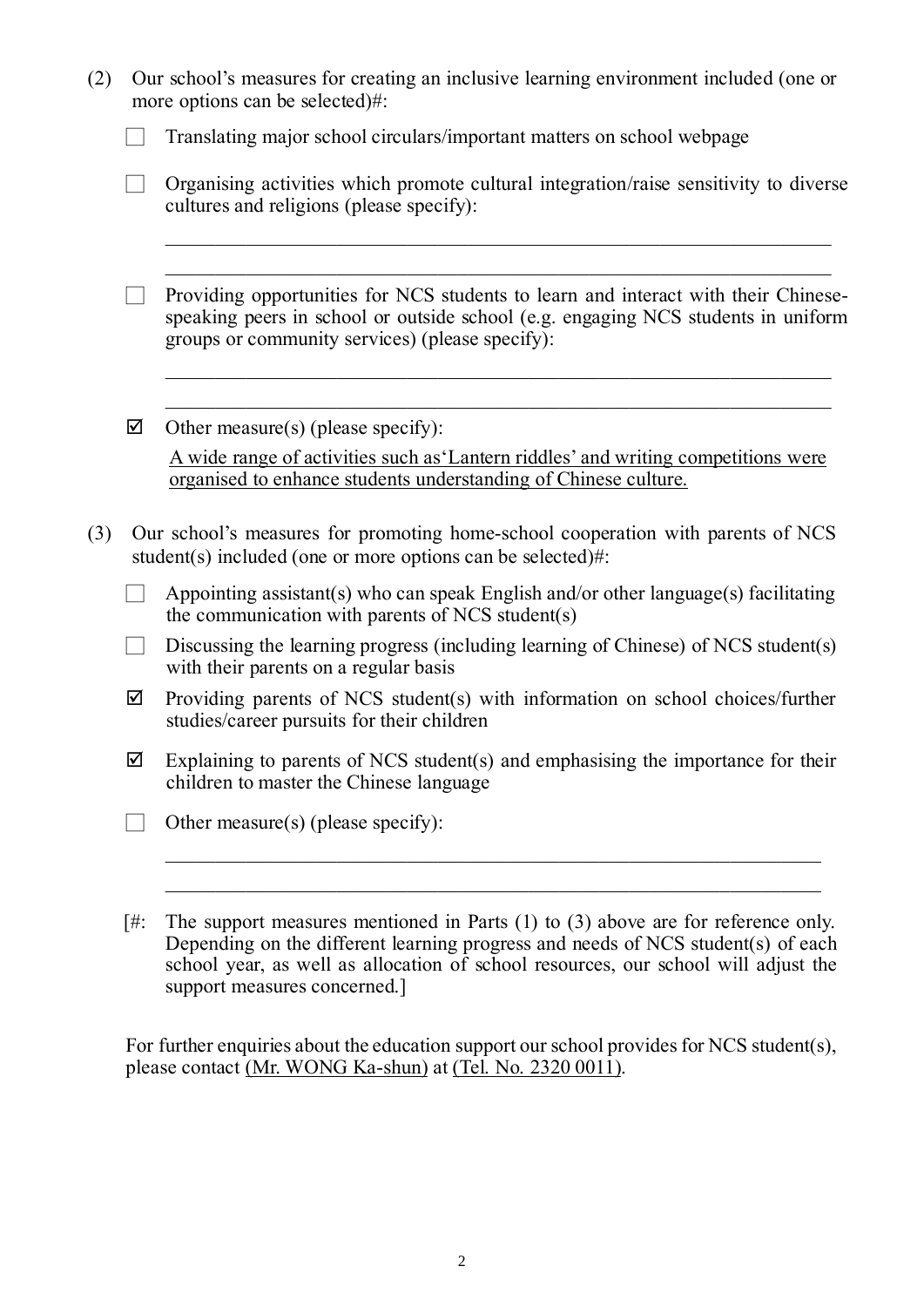## **2020/21** 學年 為非華語學生提供的教育支援 學校支援摘要

學校名稱: 聖公會聖本德中學

本校在 2020/21 學年獲教育局提供額外撥款,並配合校本情況,為該學年 錄取的非華語學生提供支援。有關支援由專責教師/小組統籌。詳情如下 (如適用,請在方格內加上「✔」號,並填寫所需資料):

- (一) 本校按非華語學生的學習進度和需要,在 2020/21 學年採用以下方 式加強支援他們的中文學習(可選多於一項)#:
	- ☑ 聘請 \_\_\_\_\_\_ 名額外教師及 0.75 名教學助理 (包括不同種族的助 理),以支援非華語學生學習中文。

中文科課堂上提供的支援:

供額外學習支援

|          | 抽離學習<br>( 年級 :           ) |  |  | 分組/小組學習<br>(年級: ___________)                       |  |  |  |  |  |
|----------|----------------------------|--|--|----------------------------------------------------|--|--|--|--|--|
|          | 增加中文課節<br>(年級: しゅうしょう)     |  |  | 協作/支援教學<br>(年級: _________                          |  |  |  |  |  |
|          | 跨學科中文學習<br>(年級: ______ )   |  |  | 採用校本中國語文課程及/或<br>經調適的學與教材料<br>(年級:_______________) |  |  |  |  |  |
|          | 其他(請說明):                   |  |  |                                                    |  |  |  |  |  |
| 課後提供的支援: |                            |  |  |                                                    |  |  |  |  |  |
| ☑        | 中文學習小組<br>(年級: F.2 及 F.3 ) |  |  | 暑期銜接課程                                             |  |  |  |  |  |
|          | 中文銜接課程<br>(年級:             |  |  | 伴讀計劃<br>(年級:                                       |  |  |  |  |  |
|          | 朋輩合作學習<br>(年級:             |  |  | 故事導讀<br>( 年級 :                                     |  |  |  |  |  |
| ☑        |                            |  |  | 其他(請說明): <u>中文科教學助理為中二及中三級非華語學生提</u>               |  |  |  |  |  |